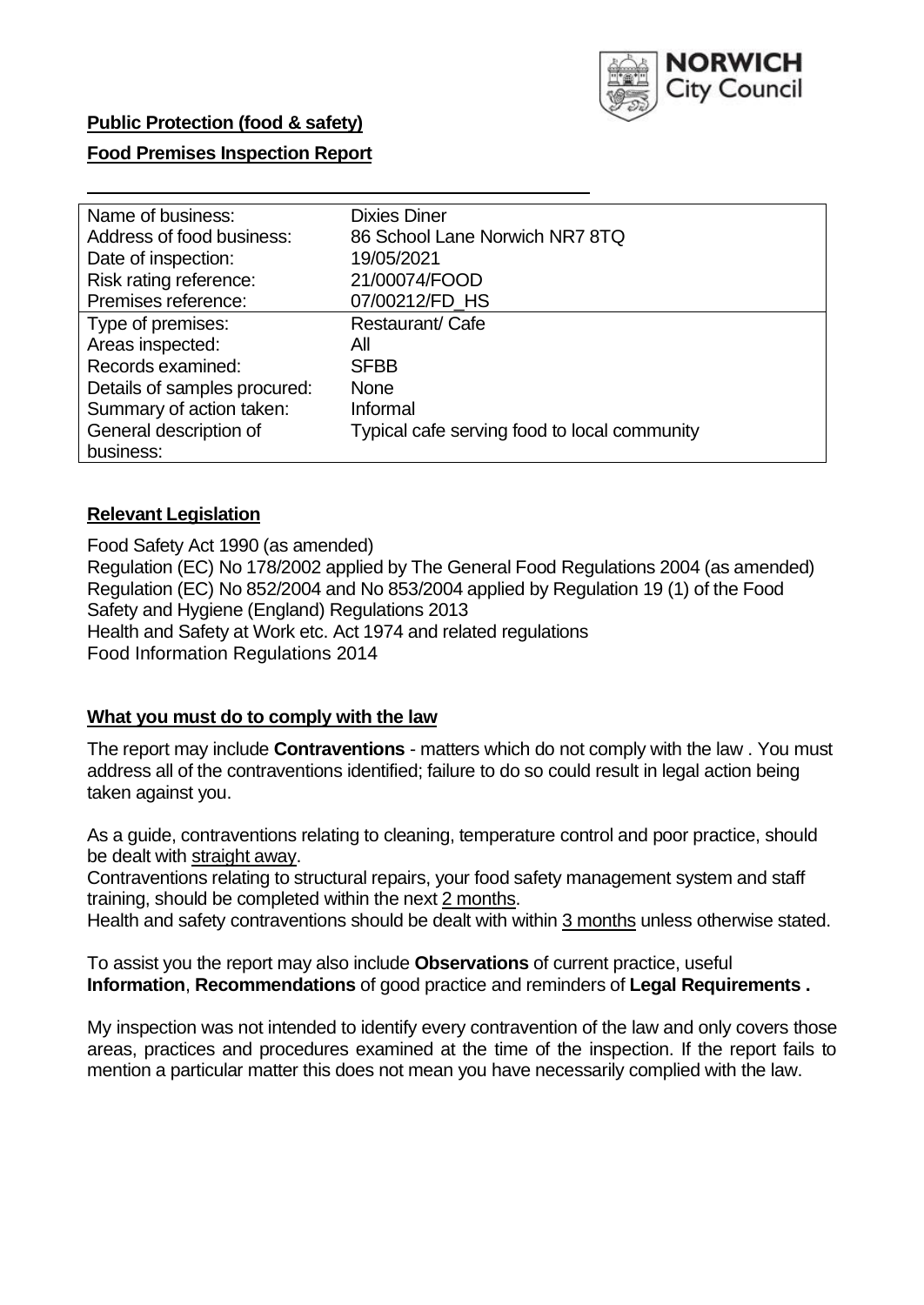# **FOOD SAFETY**

## **How we calculate your Food Hygiene Rating:**

 The food safety section has been divided into the three areas which you are scored against for the hygiene rating: 1. food hygiene and safety procedures, 2. structural requirements and 3. confidence in management/control procedures. Each section begins with a summary of what was observed and the score you have been given. Details of how these scores combine to produce your overall food hygiene rating are shown in the table.

| <b>Compliance Area</b>                     |          |    |           | <b>You Score</b> |                |    |           |    |                |  |  |
|--------------------------------------------|----------|----|-----------|------------------|----------------|----|-----------|----|----------------|--|--|
| <b>Food Hygiene and Safety</b>             |          |    |           | $\overline{0}$   | 5              | 10 | 15        | 20 | 25             |  |  |
| <b>Structure and Cleaning</b>              |          |    |           | $\Omega$         | 5.             | 10 | 15        | 20 | 25             |  |  |
| Confidence in management & control systems |          |    |           | $\Omega$         | 5              | 10 | 15        | 20 | 30             |  |  |
|                                            |          |    |           |                  |                |    |           |    |                |  |  |
| <b>Your Total score</b>                    | $0 - 15$ | 20 | $25 - 30$ |                  | $35 - 40$      |    | $45 - 50$ |    | > 50           |  |  |
| Your Worst score                           | 5.       | 10 | 10        |                  | 15             |    | 20        |    | $\blacksquare$ |  |  |
|                                            |          |    |           |                  |                |    |           |    |                |  |  |
| <b>Your Rating is</b>                      | 5        |    |           | 3                | $\overline{2}$ |    |           |    | $\overline{0}$ |  |  |

Your Food Hygiene Rating is 4 - a good standard



# **1. Food Hygiene and Safety**

 with legal requirements. You have safe food handling practices and procedures and all the Food hygiene standards are high. You demonstrated a very good standard of compliance necessary control measures to prevent cross-contamination are in place. Some minor contraventions require your attention. **(Score 5)** 

## Contamination risks

 with bacteria or allergens or its physical contamination with dirt, foreign objects or **Contravention** The following exposed food to the general risk of cross-contamination chemicals:

• small black plastic container (likely from raw mushroom storage) sited on top of white chopping board used for slicing bread

#### Personal Hygiene

**Observation** I was pleased to see that standards of personal hygiene were high.

## **2. Structure and Cleaning**

The structure facilities and standard of cleaning and maintenance are all excellent and you demonstrated full compliance with the law. There is evidence of effective pest control and